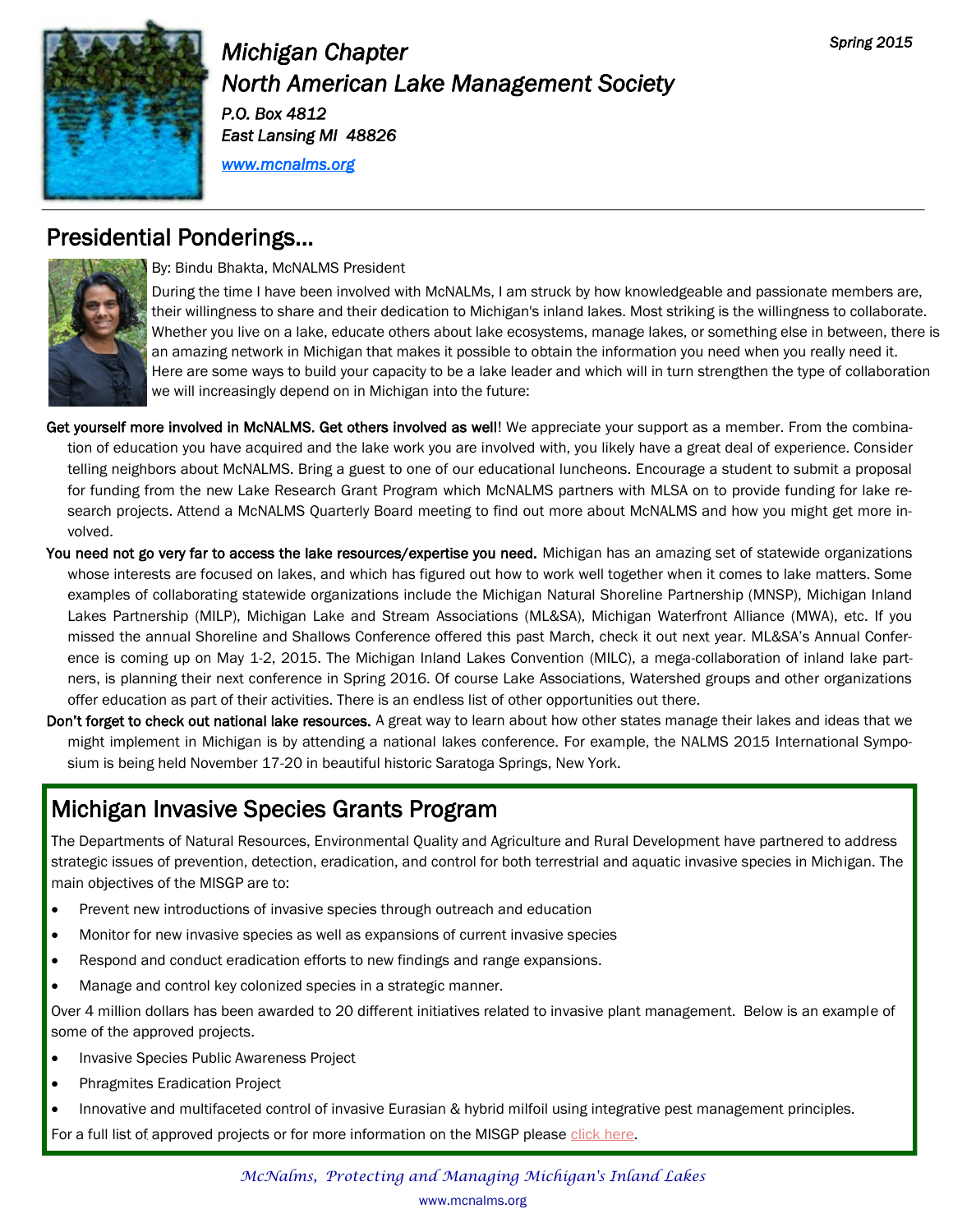## Two Student Research Projects Receive Grant Funding

McNALMS and the Michigan Lake and Stream Associations (MLSA) are pleased to announce the recipients of this year's Lake Research Grants Program. They are Joe Nohner from Michigan State University (MSU) and Delilah Clement from Grand Valley State University (GVSU).

Joe is a graduate student in the Department of Fisheries and Wildlife at MSU. His research for this grant will focus on the social, cultural, and economic factors underlying lakeshore property owners' willingness to conserve natural aquatic habitat on their properties. Previous research has shown that changes in habitat and shoreline development influence fisheries productivity. The information he gathers along with his ongoing research on largemouth bass populations will help provide a better understanding of factors influencing the decisions of landowners to remove vegetation and woody habitat and potential effects on the fisheries resource. It will also help practitioners and lake organizations better tailor their conservation efforts to mitigate changes to the natural shoreline.

Delilah is a graduate student at the Robert B. Annis Water Resources Institute at GVSU. Her research will look at phosphorus loss via tile drains in the Macatawa Watershed. She plans to collect tile drain effluent, record land and management factors, perform bioassays on algae using the effluent, and determine if soluble reactive phosphorus concentrations in relation to total phosphorus from drain tile has a significant effect on algal growth. Her research will lead to a better understanding of the relationship between tile drain phosphate and algal blooms in the Macatawa watershed and Lake Macatawa.





The overall goal of the student grants program is to promote student research and outreach for enhancing lake management. Projects that increase the understanding of lake ecology, build lake partnerships and/or expand citizen involvement in lake management are eligible for consideration. The next grant proposal cycle will begin in early 2016.

McNALMS and MLSA congratulate the two recipients and look forward to their sharing of information on their research results.

MWA Mission Statement "This corporation is formed to protect, preserve and promote the wise use of inland waters – lakes, streams, rivers, creeks and the waters and bottomlands of the State of Michigan.

### Michigan Waterfront Alliance

### Membership Application

Please help us in our efforts to be a legislative "Watchdog" to protect Michigan's Inland Lakes & Streams.

#### Annual dues:

Individual membership \$50 - Lake Associations \$100 Corporations \$200

|       | State ______ |
|-------|--------------|
|       |              |
|       |              |
| Email |              |

Make checks payable to: Michigan Waterfront Alliance Send dues and contributions to: Michigan Waterfront Alliance PO Box 369 Fenton, MI 48430

# *ML&SA Conference Reminder*

Join the Michigan Lake and Stream Association (ML&SA) at the Boyne Mountain Resort in beautiful Boyne Falls on Friday and Saturday, May 1st & 2nd, 2015 as they celebrate their 54th Annual Conference.



The theme of the 54th ML&SA Annual Conference is entitled

"Managing Aquatic Invasive Species in Michigan's Inland Lakes" and will include workshops and a diverse array of presentations given by expert speakers that will focus on the importance of prevention, early detection and eradication, community involvement as well as the latest technologies, methods and strategies for controlling and managing aquatic invasive plants and animals in inland lakes.

There is still time to register for this educational and informa-tional weekend. [Click here](http://www.mymlsa.org/event-registration) to register for the ML&SA Annual Conference and/or the MiCorps CLMP Training Program.

[Click here](http://www.mymlsa.org/wp-content/uploads/2015/02/MLSA-54th-Annual-Conference-Final-Agenda.pdf) to download the Annual Conference Agenda.

[Click here t](http://www.mymlsa.org/wp-content/uploads/2015/02/2015-MiCorps-CLMP-Training-Event-Agenda.pdf)o download the MiCorps CLMP Training Event Agenda.

*McNalms, Protecting and Managing Michigan's Inland Lakes*  www.mcnalms.org